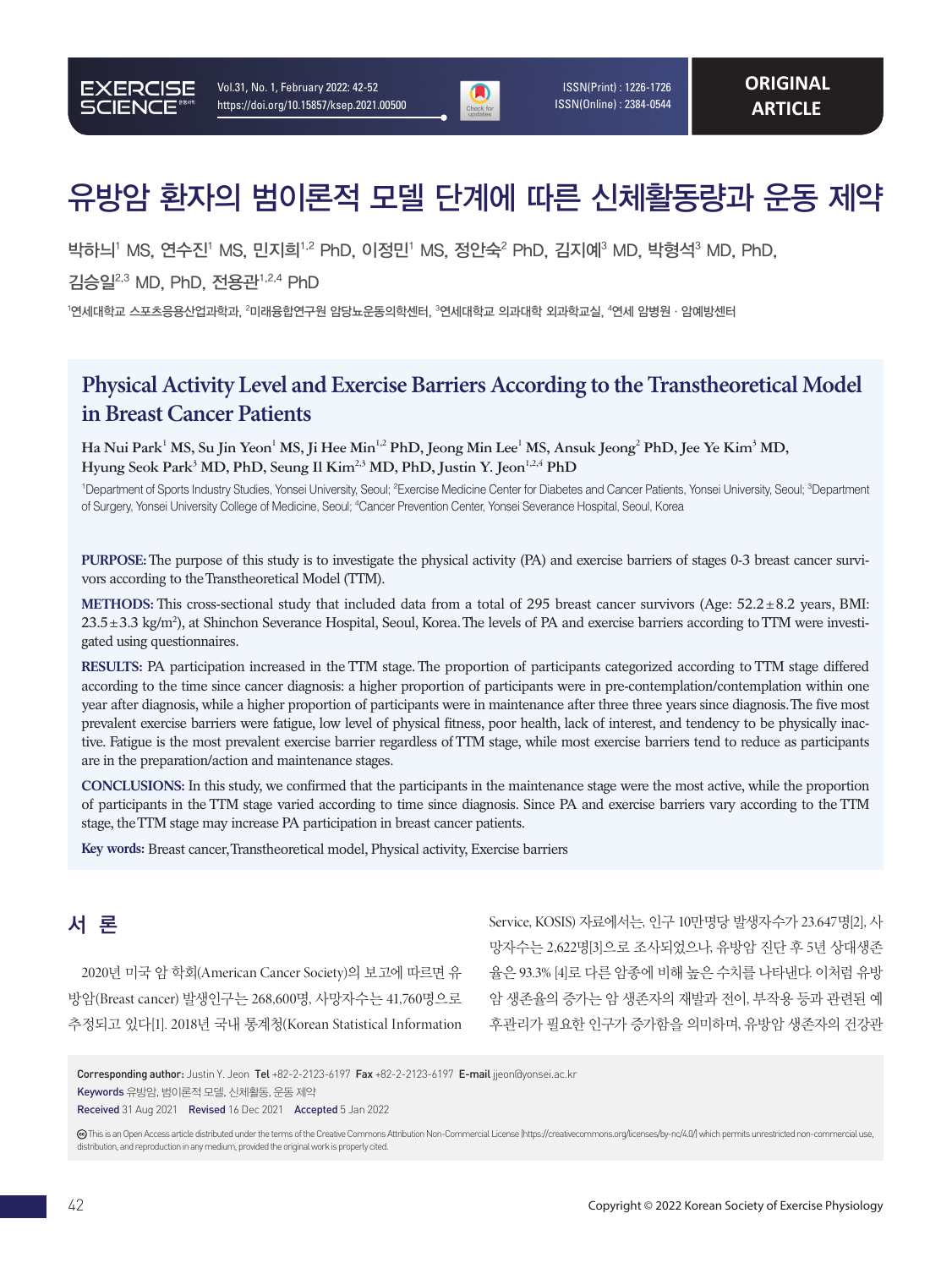리를 위한 다차원적 지원과 시스템 구축에 대한 관심을 가져야 할 필 요성이 제기된다.

한편, 유방암 생존자들에게 있어 신체활동은 암 재발 및 위험요인 을 감소시키고 삶의 질을 개선한다. 신체활동과 유방암, 그리고 재발의 위험요인이라는 키워드로 22개의 전향적 코호트 연구를 메타 분석한 결과, 신체활동은 유방암 환자의 낮은 재발, 합병증 그리고 사망률과 관련이 있다고 규명되었다[5]. 또한 가족력이 있거나 유전자의 변형이 높은 사례에서도 신체활동이 유방암의 위험수준을 낮추는지가 중요 한데, 최근 15,550명의 인구 집단 중에서 가장 높은 여가 신체활동 그 룹이 가장 낮은 여가 신체활동 그룹보다 가족력 또는 유전자 감수성 (genetic susceptibility)이 높을 때조차도 유방암의 위험수준이 20% 감 소되는 것으로 나타났다[6]. 뿐만 아니라 폐경 전(47,000명)과 폐경 후 (126,000명)의 여성을 비교 분석한 대규모 전향적 연구에서도 신체활 동 수준이 높을수록, 폐경 전 여성은 23%, 폐경 후 여성은 17%로 유방 암 발생위험이 더 낮은 것으로 보고되었다[7].

이처럼 신체활동 및 운동이 암 예방과 예후관리에 긍정적인 영향이 미치는 데도 불구하고, 암환자의 신체활동 참여 수준은 낮은 것으로 보고되고 있다. Min et al. [8]의 연구결과에 따르면, 암환자들은 암을 진단받지 않은 일반인에 비해 낮은 신체활동량을 나타냈으며, 31.6%의 암환자만이 미국스포츠의학회(American College of Sport Medicine, ACSM) 권장하는 신체활동량을 충족하는 것으로 나타났다[8]. 또한 유방암 생존자 227명을 대상으로 신체활동 참여수준을 전향적 연구 를 통해 관찰한 결과, 전체 대상자 중 32%가 1차 측정에 비해 12개월 후에서 신체활동량이 감소하였다. 유방암 환자의 신체활동 및 운동 참 여를 방해하는 제약요인으로 '진단받기 전의 운동 부족', '유방암 치료 와 관련된 피로', 운동 교육 부족', '운동 능력 및 힘의 저하', '우울과 불 안' 등의 심리적인 문제들이 나타났다[9-11].

그동안 국내 유방암 환자의 신체활동량과 운동제약요인을 조사한 연구들은, 유방암 환자에게 가속도계를 이용하여 신체활동량[12]을 조사한 연구에서부터 신체활동량의 정도에 따라 유방암 발생의 미치 는 영향에 관한 환자-대조군 연구[13], 횡복직근 피부피판술을 받은 유 방암 환자들의 운동제약요인을 조사한 질적 연구[14]까지 다양하다. 하 지만 유방암 환자를 대상으로 이론적 모델을 적용한 연구는 거의 제 한적이다. 이에 착안하여 본 연구에서는 1979년 Prochaska와 DiClemente가 개발한 범이론적 모델(Transtheoretical Model, TTM) [15]을 적용하여 유방암 생존자의 신체활동량과 운동제약을 탐색하였다. 이 모델은 건강과 관련된 행동변화를 유도하기 위해서 개인의 변화동기 를 통해 단계적인 이끌어내야 하며, 이분법적인 구분이 아니라 통합적 인 관점에서 바라봐야 한다고 하였다. 다시 말해, 어떠한 행동을 수용 (adoption)하거나, 유지(maintenance)하기 위해서는 동기적, 인지적 요 인 등이 종합적으로 고려되어야 한다는 것이다[15]. 뿐만 아니라 유방

암 환자들은 암 치료의 결과에 따라 경험하는 변화가 다르고, 운동을 이행하기 어려운 다양한 장애 요소들이 있으므로 이론적 모델을 통해 운동 중재를 제공한다면, 동기부여 및 유지에 도움이 된다는 장점이 있다[16].

이와 같이 지속적인 운동 습관을 갖기 위해 유방암 진단 직후 생활 습관 중재에 높은 관심을 보였으며, 행동 변화를 강화하기 위한 범이 론적 모델의 적용을 지지했다[17]. Scruggs et al. [18]은 유방암 생존자 들을 대상으로 범이론적 모델을 적용하여 신체활동 중재를 실시하고 6개월 후의 변화를 살펴본 결과, 자기 효능감 증가, 운동의 단점에 대한 부정적 인식 감소, 그리고 변화의 단계가 발전하였다[18]. 또한, Lymphedema를 가진 유방암 환자를 대상으로 신체활동 참여 정도를 범이론 적 모델을 적용하여 파악하였을 때, 건강한 일반그룹과 비교해 행동 및 유지단계에 속해 있는 유방암 환자가 세배 이상 많은 것을 확인할 수 있었다[19]. 그러나 지금까지 국내에서 진행된 범이론적 모델에 따 른 신체활동과 관련된 연구들은 건강의 행동변화, 변화과정, 의사결정 등을 조사한 연구[16]와 노인을 대상으로 범이론적 모델을 적용하여 운동 프로그램 개발 및 효과성을 검증한 단 한 개의 연구[20]만 있었 다. 뿐만 아니라 유방암 환자의 특성(부작용, 상태 등)을 파악하여 범이 론적 모델을 적용한 운동 중재연구가 전무한 상태이므로 운동을 시작 하거나, 지속적으로 유지할 수 있는 이론적 기초나 실제적인 행동전략 에 관한 정보는 부족한 실정이다.

한편, 운동 제약은 신체적, 심리적, 사회적, 물리적인 변화로 인하여 운동을 이행하기 어려운 다양한 요소가 있으며, 결국 실제 운동참여 에 부정적인 영향을 미친다[21]. 이는 운동 참여와 지속을 결정하는 중 요한 요인이 된다[22].

따라서 운동 중재에 들어가기에 앞서, 유방암 환자의 특성을 파악하 기 위한 목적으로 진단 후 기간(투병)에 따라 범이론적 모델 단계에 어 떠한 차이가 있는지와 신체활동량에 대해 알아볼 필요가 있다. 나아 가 유방암 환자들의 신체활동량이 적다면, 어떠한 제약요인 때문에 운 동 실천을 방해하는지 연구 역시 필요할 것으로 보인다. 이에 본 연구 는 유방암 환자를 대상으로 범이론적 모델 단계에 따른 신체활동량과 운동 제약요인에 대해 실태조사를 해보고자 한다.

### 연구 방법

#### 1. 연구 대상

본 연구는 2018년 8월 6일부터 10월 17일까지 서울 시내 소재 Y 대학 병원 내 유방암 센터 외래환자 중에서 유방암 환자 총 295명을 대상자 로 선정하였다. 연구참여자 선정기준은 1) 만 19세 이상 70세 미만 성 인 중 유방암 진단 후 6개월 이상 경과한 여성(수술 후, 보조적 치료를 받고 있거나 치료가 종료된 대상자), 2) 수술 후 진단된 암 기수가 4기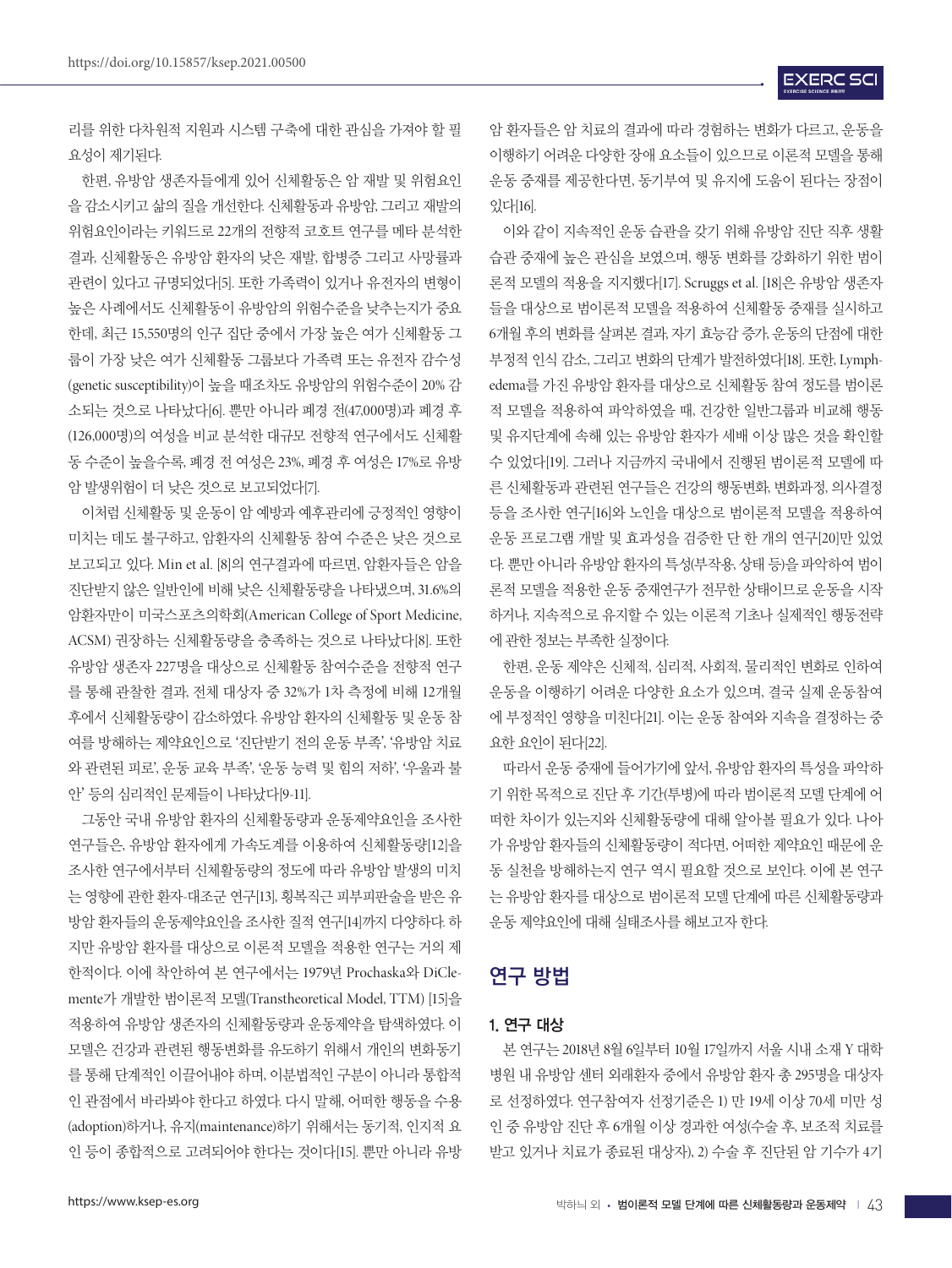## **EXERC SCI**

미만인 유방암 환자, 3) 본 연구의 목적을 이해하고 자발적으로 연구에 참여할 것을 동의한 대상자이다. 연구 참여자 제외 기준은 1) 만 71세 이상인 유방암 환자 또는 생존자, 2) 유방암을 진단받은 남성, 3) 설문 시점을 기준으로 최근 1개월 이내 인공관절 수술 및 디스크 수술 등 근골격계 질환으로 인한 수술로 인해 거동에 제한이 있는 대상자였다. 인구통계학적 특성을 알아보기 위해 연령, 교육수준, 수입, 결혼여부 를 조사하였으며, 질병 관련 특성으로는 암 병기, 암 진단시기, 수술방 법, 액와 림프절 제거 여부, 보조치료 여부를 포함하였다. 본 연구에 참 여한 대상자의 일반적 특성은 Table 1과 같다.

#### 2. 설문지

#### 1) 신체활동량

신체활동량은 세계보건기구(World Health Organization)에서 개발 한 Global Physical Activity Questionnaire (GPAQ)에 주당 걷기 빈도 및 소요시간, 그리고 근력운동의 빈도를 묻는 항목이 추가된 modified GPAQ 한글판을 사용하였다[23]. 측정 내용은 주당 일과 관련된 신체 활동(중·고강도), 여가와 관련된 신체활동(중·고강도), 장소이동성 신 체활동, 좌식행동 시간(앉거나 누워있는 시간)으로 구성된 16개의 문 항, 그리고 걷기(장소 이동을 포함한 모든 걷기 해당)와 근력 운동 횟수 의 3개의 문항을 포함하여 총 19개의 문항이다. 각 항목은 빈도(일/주) 및 시간(분/주)으로 구성되어 있다.

또한 신체활동의 권고량 충족 기준은 ACSM 유산소 신체활동 가이 드라인(주당 150분 이상의 중강도 신체활동 또는 75분 이상의 고강도 신체활동)[24]을 참고하였다.

#### 2) 운동 제약요인

운동 제약요인을 조사하기 위해 암생존자들을 대상으로 개발한 설 문지를 바탕으로 암과 관련된 운동 제약부분을 우리나라 실정에 맞게 수정하였다[25,26]. 운동제약의 설문 문항은 암 환자의 특성을 고려하 여 '운동 정보가 부족하다고 느끼는가?', '운동 중 수술 부위의 통증을 느끼는가?', '암 치료 부위 또는 치료로 인한 부작용의 두려움을 느끼 는가?' 등이며, 총 21개의 문항으로 구성하였다. 대상자들에게 각 문항 에 대해 5점 리커트 척도(1점: 전혀 그렇지 않다, 2점: 그렇지 않다, 3점: 보통이다, 4점: 그렇다, 5점: 매우 그렇다)로 응답하게 하였으며, 점수가 낮을수록 운동제약수준이 낮은 것을 의미한다.

#### 3) 범이론적 모델 측정

범이론적 모델은 Marcus et al. [27]이 개발한 운동행위의 변화단계 (Stage of Change Scale for Exercise)를 Lee et al. [28]이 번역한 도구를 사 용하였으며, 도구의 신뢰도 Cronbach's Alpha =.86이다. 운동행동의 단 계는 5단계로 구성되어 있으며, 설문 대상자는 자신에게 해당되는 하

- 나의 운동행동 단계만을 선택하도록 하였다.
	- ① 숙고전단계: 현재 운동을 하지 않고 있으며, 향후 6개월 안에 운 동을 할 어떠한 의도나 의지가 없다.
	- ② 숙고단계: 현재 운동을 하지 않고 있지 않지만, 향후 6개월 내에 운동을 할 의도나 의지가 있다.
	- ③ 준비단계: 현재 운동을 하고 있긴 하지만, 규칙적으로 하고 있지 는 않다.
	- ④ 행동단계: 현재 운동을 규칙적으로 하고는 있으나, 그 기간이 6개 월이 지나지 않았다.
	- ⑤ 유지단계: 현재 운동을 규칙적으로 하고 있으며, 시작한 지 6개월 이 지났다.

범이론적 모델에 대한 신체활동량의 변수를 구성하고 전체적인 분 포를 살펴본 결과, 숙고전단계와 숙고단계에 있는 대상자의 수(숙고전 단계: 16명, 숙고단계: 86명)가 상대적으로 적으므로, 현재 신체활동을 하지 않는 집단으로 판단하여 하나의 변수로 구성하였으며, 준비단계 와 행동단계(준비단계: 37명. 행동단계: 54명)도 하나의 단계로 구성하 였다. 따라서 본 연구에서는 신체활동량을 숙고전단계/숙고단계, 준비 단계/행동단계, 유지단계의 총 3단계로 구분하여 분석에 포함하였다.

#### 4) 연구의 윤리적 고려

본 연구의 내용과 방법에 대하여 대학교 생명윤리심의위원회의 승 인(IRB No: 4-2018-0379)을 받았다. 연구대상자에게 연구목적, 방법 및 기간에 대해 충분히 설명하였고, 참여자의 익명성, 비밀보장, 그리고 수집한 정보를 연구목적으로만 사용할 것임을 설명하여 서면동의를 받았다. 또한 실험참가 중 자유롭게 중단할 수 있음을 알려주었다.

#### 3. 자료처리방법

본 연구는 단면 연구(Cross-sectional study)이다. 대상자의 특성은 기 술 분석(descriptive analysis)을 사용하였으며, 범이론적 모델 단계에 따 라 하위그룹 간의 차이를 분석하기 위해 인구통계(나이, 키, 체중, 체질 량 지수, 교육, 소득 수준 및 결혼 유무)와 병력(암 단계, 암진단시기, 수 술 방법(전절제, 부분절제) 및 액와 감시림프절 절제술(유, 무)을 기준 으로 분석하였다. 대상자 특성 중 범주형 변수는 카이 제곱 검정을 실 시하였고, 연속형 변수는 범이론적 모델 단계에 따라 세 그룹 간의 운 동 제약과 신체활동 수준을 검증하기 위해 일원배치 분산분석(Analysis of Variance, ANOVA)를 사용하였다. 또한 ACSM의 유산소 신체활 동 가이드라인에 충족되는지 알아보기 위해 교차비를 실시하였다. 모 든 데이터는 SPSS 26.0을 사용하여 분석하였으며, 통계적 유의수준은 *p*< .05로 하였다.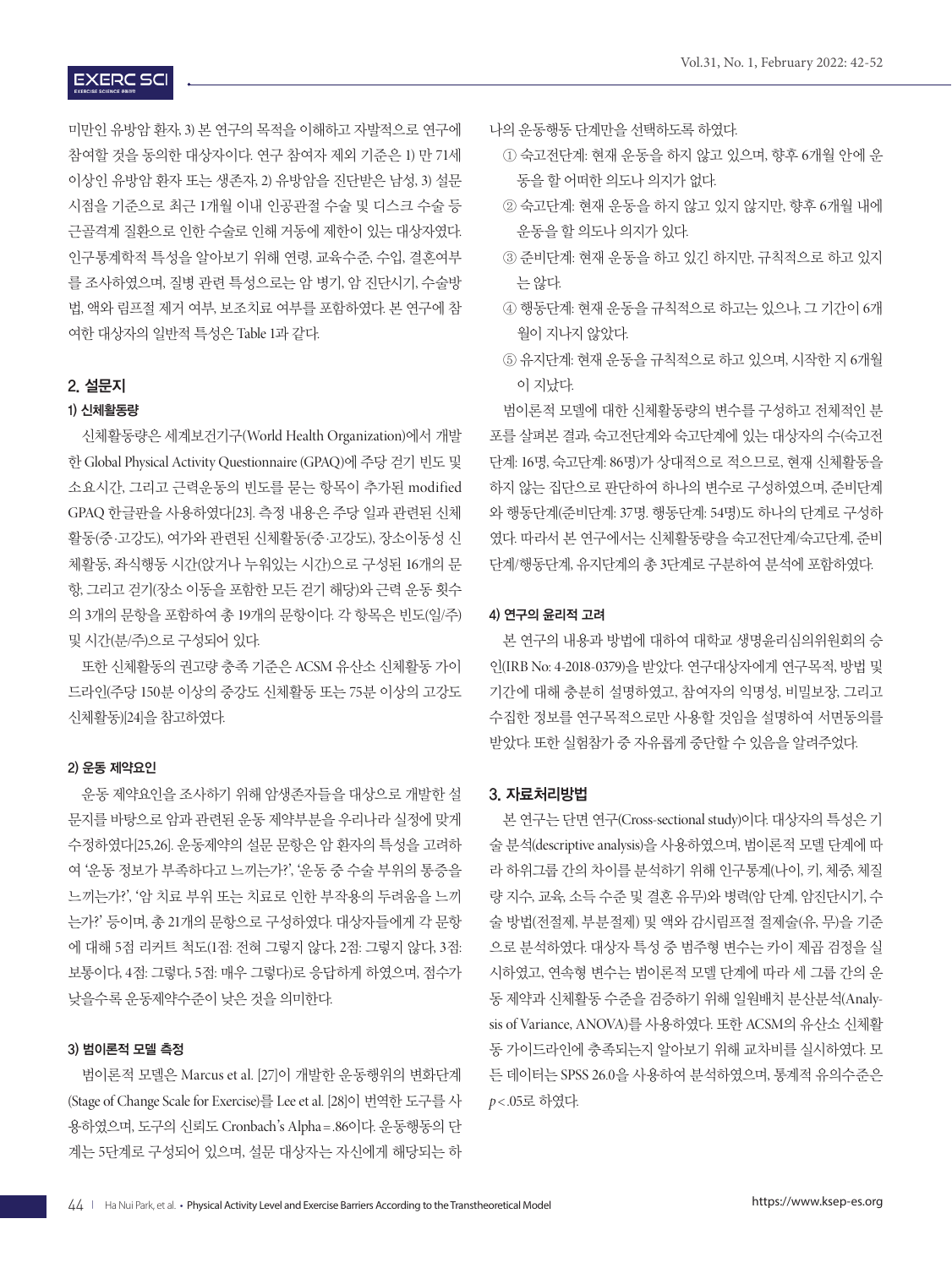#### **Table 1.** Participant characteristics

| Variables                            | Total<br>$(n=295)$ | Pre-contemplation &<br>Contemplation<br>$(n=102)$ | Preparation &<br>Action ( $n = 91$ ) | Maintenance<br>$(n=102)$ | р   |
|--------------------------------------|--------------------|---------------------------------------------------|--------------------------------------|--------------------------|-----|
| Demographic                          |                    |                                                   |                                      |                          |     |
| Age (yr)                             | $52.2 \pm 8.2$     | $51.3 \pm 7.6$                                    | $51.2 \pm 8.1$                       | $53.9 \pm 8.8$           | .04 |
| Height (cm)                          | $158.0 \pm 5.3$    | $158.4 \pm 4.7$                                   | $157.8 \pm 5.6$                      | $157.8 \pm 5.6$          | .64 |
| Weight (kg)                          | $58.6 \pm 8.8$     | $59.5 \pm 9.4$                                    | $57.6 \pm 8.1$                       | $58.5 \pm 8.7$           | .34 |
| $BMl$ (kg/m <sup>2</sup> )           | $23.5 \pm 3.3$     | $23.8 \pm 3.6$                                    | $23.1 \pm 3.0$                       | $23.5 \pm 3.2$           | .43 |
| Education (%)                        |                    |                                                   |                                      |                          |     |
| $\leq$ middle school                 | 32 (10.8)          | 10(9.8)                                           | 9(9.9)                               | 13(12.7)                 | .96 |
| High school                          | 122 (41.4)         | 41 (40.2)                                         | 36 (39.5)                            | 45 (44.1)                |     |
| $\ge$ College                        | 125 (42.4)         | 44 (43.1)                                         | 39 (42.9)                            | 42 (41.2)                |     |
| No response                          | 16(5.4)            | 7(6.9)                                            | 7(7.7)                               | 2(2.0)                   |     |
| House income (%)                     |                    |                                                   |                                      |                          |     |
| No income                            | 28(9.5)            | 8(7.8)                                            | 11 (12.0)                            | 9(8.8)                   | .78 |
| $<$ 1,000,000 (won)                  | 4(1.3)             | 1(1.0)                                            | 0(0.0)                               | 3(3.0)                   |     |
| 1,010,000-3,000,000                  | 61(20.7)           | 23(22.5)                                          | 16 (17.6)                            | 22(21.6)                 |     |
| 3,010,000-5,000,000                  | 88 (29.7)          | 30 (29.4)                                         | 28 (30.8)                            | 30 (29.4)                |     |
| 5,010,000-10,000,000                 | 79 (26.8)          | 26(25.5)                                          | 28 (30.8)                            | 25 (24.5)                |     |
| $\geq 10,010,000$                    | 20(7.0)            | 7(6.9)                                            | 4(4.4)                               | 9(8.8)                   |     |
| No response                          | 15(5.0)            | 7(6.9)                                            | 4(4.4)                               | 4(3.9)                   |     |
| Marital status (%)                   |                    |                                                   |                                      |                          |     |
| Single                               | 27(9.1)            | 7(6.9)                                            | 11(12.1)                             | 9(8.8)                   | .18 |
| Married                              | 226 (76.6)         | 82 (80.4)                                         | 69 (75.8)                            | 75 (73.5)                |     |
| <b>Bereavement</b>                   | 20(6.8)            | 3(2.9)                                            | 6(6.6)                               | 11(10.8)                 |     |
| <b>Divorce</b>                       | 15(5.1)            | 6(5.9)                                            | 4(4.4)                               | 5(4.9)                   |     |
| No response                          | 7(2.4)             | 4(3.9)                                            | 1(1.1)                               | 2(2.0)                   |     |
| Cancer stage (%)<br>$\boldsymbol{0}$ | 45 (15.3)          | 13(12.7)                                          | 15(16.5)                             | 17 (16.6)                | .43 |
|                                      | 161 (54.6)         | 51 (50.0)                                         | 53 (58.2)                            | 57 (55.9)                |     |
| Ш                                    | 75 (25.4)          | 33 (32.4)                                         | 20(22.0)                             | 22(21.6)                 |     |
| $\mathbf{III}$                       | 13(4.4)            | 4(3.9)                                            | 3(3.3)                               | 6(5.9)                   |     |
| No reported                          | 1(0.3)             | 1(1.0)                                            | 0(0.0)                               | 0(0.0)                   |     |
| Time since Cancer diagnosis (%)      |                    |                                                   |                                      |                          |     |
| $<$ 1 year                           | 47 (15.9)          | 17 (16.7/36.2)                                    | 20 (22.0/42.5)                       | 10 (9.8/21.3)            | .02 |
| 1-2 years                            | 102 (34.6)         | 28 (27.4/27.5)                                    | 39 (42.9/38.2)                       | 35 (34.3/34.3)           |     |
| $\geq$ 3 years                       | 122 (41.4)         | 47 (46.1/38.5)                                    | 25 (27.4/20.5)                       | 50 (49.0/41.0)           |     |
| No reported                          | 24(8.1)            | 10(9.8)                                           | 7(7.7)                               | 7(6.9)                   |     |
| Surgery method (%)                   |                    |                                                   |                                      |                          |     |
| Total mastectomy                     | 116 (39.3)         | 41 (40.2)                                         | 31 (34.1)                            | 44 (43.1)                | .77 |
| Partial mastectomy                   | 170 (57.6)         | 60 (58.8)                                         | 58 (63.7)                            | 52 (51.0)                |     |
| No reported                          | 9(3.1)             | 1(1.0)                                            | 2(2.2)                               | 6(5.9)                   |     |
| Axillary node dissection (%)         |                    |                                                   |                                      |                          |     |
| Yes                                  | 105 (35.6)         | 32 (31.4)                                         | 36 (39.6)                            | 37 (36.3)                | .56 |
| <b>No</b>                            | 181 (61.4)         | 69 (67.6)                                         | 53 (58.2)                            | 59 (57.8)                |     |
| No reported                          | 9(3.0)             | 1(1.0)                                            | 2(2.2)                               | 6(5.9)                   |     |
| Treatment history (%)                |                    |                                                   |                                      |                          |     |
| Sugery only                          | 58 (18.7)          | 20 (19.8)                                         | 17 (18.6)                            | 21 (20.6)                | .64 |
| Sugery+Radiotherapy                  | 87 (29.6)          | 25 (24.8)                                         | 28 (30.8)                            | 34 (33.3)                |     |
| Sugery+Chemotherapy                  | 37 (12.6)          | 17(16.8)                                          | 10(11)                               | 10(9.8)                  |     |
| Sugery+Radiotherapy+Chemotherapy     | 112 (38.1)         | 39 (38.6)                                         | 36 (39.6)                            | 37 (36.3)                |     |
| No reported                          | 1(1.0)             | 0(0.0)                                            | 0(0.0)                               | 0(0.0)                   |     |

Variables are presented Mean  $\pm$  SD or N (%).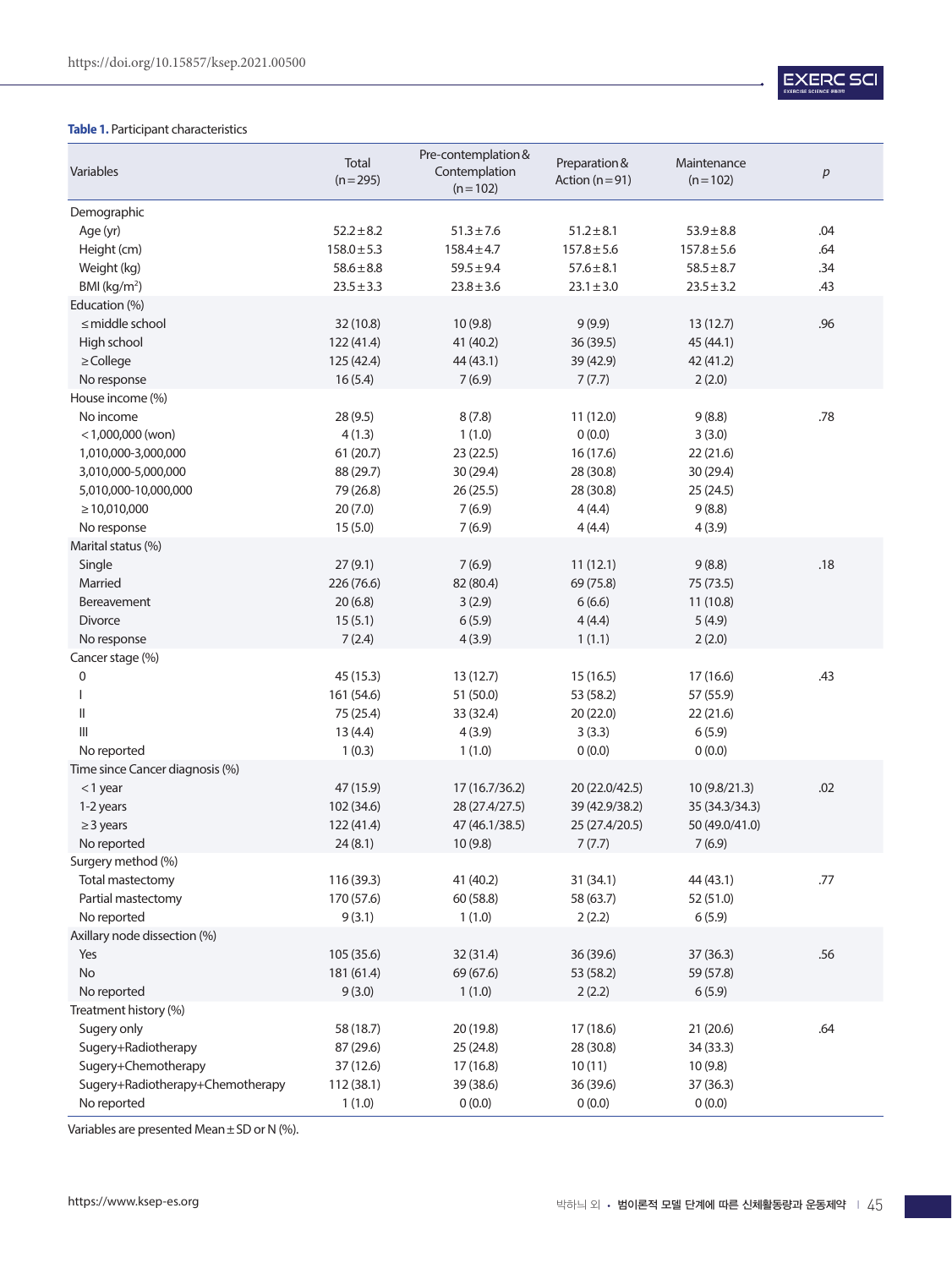## 연구 결과

### 1. 인구통계학적 특성

본 연구의 인구통계학적 특성은 Table 1과 같다. 대상자의 평균연령 은 52.16±8.23세로 나타났으며, 체질량지수는 23.47±3.28 kg/m²로 조 사되었다. 유방암의 병기는 0기 15.3%, 1기 54.6%, 2기 25.4%, 3기 4.4% 로 나타났지만, 통계적으로 그룹 간 분포에 유의한 차이는 없었다. 수 술방법으로는 전절제: 77명(26.1%), 부분절제: 170명(57.6%), 변형근치유 방 절제술 39명(13.2%), 그리고 무응답 9명(3.1%) 순으로 나타났으며, 대 상자의 61.4%는 액와 림프절을 제거하지 않는 수술을 받았다.

#### 2. 유방암 진단 후 시기에 따른 범이론적 모델 단계

본 연구 대상자 중, 유방암을 진단받은 지 1년 이내인 대상자는 47명 (15.9%), 1-2년된 대상자는 102명(34.6%), 그리고 3년 이상인 대상자는 122명(41.4%)로 나타났다. 1년 미만인 대상자들 중 유지단계에 있는 대 상자가 21.3%로 가장 적었으며, 준비 및 행동단계 있는 대상자가 42.5% 로 가장 많았다. 진단 후 1-2년 사이인 대상자의 38.2%가 준비 및 행동 단계에 포함된 반면 숙고전 및 숙고단계에 포함된 대상자는 27.5%로 가장 적었다. 반면, 3년 이상인 대상자들은 유지단계는 41.0%로 가장 많이 속해 있었으며, 그 다음으로 숙고전 및 숙고단계에 속해 있는 대 상자는 38.5%에 달했다. 본 연구의 모형은 Table 1, Fig. 1과 같다.

#### 3. 범이론적 모델에 따른 신체활동량

범이론적 모델에 따른 신체활동량의 차이는 Table 2와 같다. 일과 관 련된 신체활동은 범이론적 모델과 관련성이 없는 것으로 나타났으며, 여가로서 주당 중강도 신체활동에 참여하는 시간은 유지단계(주당 241.72±159.50분)에 속해 있는 대상자가 숙고전 및 숙고단계(주당 8.53 ±43.13분)와 준비 및 행동단계(주당 211.50 ±191.33분)보다 유의하게 높았다(*p*< .001). 총 중강도 신체활동량은 유지단계에 속해 있는 대상 자가(주당 254.38±172.77분) 숙고전 및 숙고단계(43.81±142.57분)와 준





| Table 2. Physical activity level according to Transtheoretical model |  |  |
|----------------------------------------------------------------------|--|--|
|----------------------------------------------------------------------|--|--|

| Variables                     | <b>Total</b><br>$(n=295)$ | Pre-contemplation&<br>Contemplation ( $n = 102$ ) | Preparation &<br>Action ( $n = 91$ ) | Maintenance<br>$(n=102)$          | p                        |
|-------------------------------|---------------------------|---------------------------------------------------|--------------------------------------|-----------------------------------|--------------------------|
| VPA at workplace (min/wk)     | $0.0 \pm 0.0$             | $0.0 \pm 0.0$                                     | $0.0 \pm 0.0$                        | $0.0 \pm 0.0$                     | $\overline{\phantom{0}}$ |
| MPA at workplace (min/wk)     | $44.39 \pm 190.58$        | 72.80 ± 257.07                                    | $29.17 \pm 151.29$                   | $28.91 \pm 132.25$                | .18                      |
| Transport related PA (min/wk) | $150.33 \pm 142.47$       | $161.10 \pm 142.72$                               | $143.52 \pm 149.32^*$                | $145.56 \pm 136.74$               | .64                      |
| Leisure time VPA (min/wk)     | $3.24 \pm 21.61$          | $0.0 \pm 0.0$                                     | $8.79 \pm 35.93$                     | $1.44 \pm 12.33$                  | .11                      |
| Leisure time MPA (min/wk)     | $150.64 \pm 177.66$       | $8.53 \pm 43.13$                                  | $211.50 \pm 191.33*$                 | $741.72 + 159.50^{\dagger}$       | < .001                   |
| VPA total (min/wk)            | $0.21 \pm 2.65$           | $0.0 \pm 0.0$                                     | $0.47 \pm 4.31$                      | $0.21 \pm 2.04$                   | .49                      |
| MPA total (min/wk)            | $167.10 \pm 194.26$       | $43.81 \pm 142.57$                                | $211.30 \pm 198.49*$                 | $254.38 \pm 172.77$ <sup>+</sup>  | $-.001$                  |
| MVPA total (min/wk)           | $170.32 \pm 191.57$       | $36.77 \pm 125.21$                                | $219.94 \pm 194.09*$                 | $267.03 \pm 167.76^{\dagger}$     | < .001                   |
| Total PA (min/wk)             | $313.40 \pm 240.09$       | $192.45 \pm 190.73$                               | $350.90 \pm 258.33*$                 | $407.23 \pm 218.41$ <sup>*†</sup> | $-.001$                  |
| Leisure PA/Total PA (%)       | $41.07 \pm 36.95$         | $2.98 \pm 14.25$                                  | $59.33 \pm 30.12*$                   | $62.21 \pm 27.45^+$               | < .001                   |
| Sedentary behavior (min/wk)   | $517.97 \pm 233.41$       | $538.44 \pm 242.88$                               | $503.84 \pm 223.97$                  | $510.26 \pm 233.12$               | .55                      |

Data presented as Mean±SD.

\**p*<.05 vs. precontemplation&contemplation, † *p*<.05 vs. preparation&action.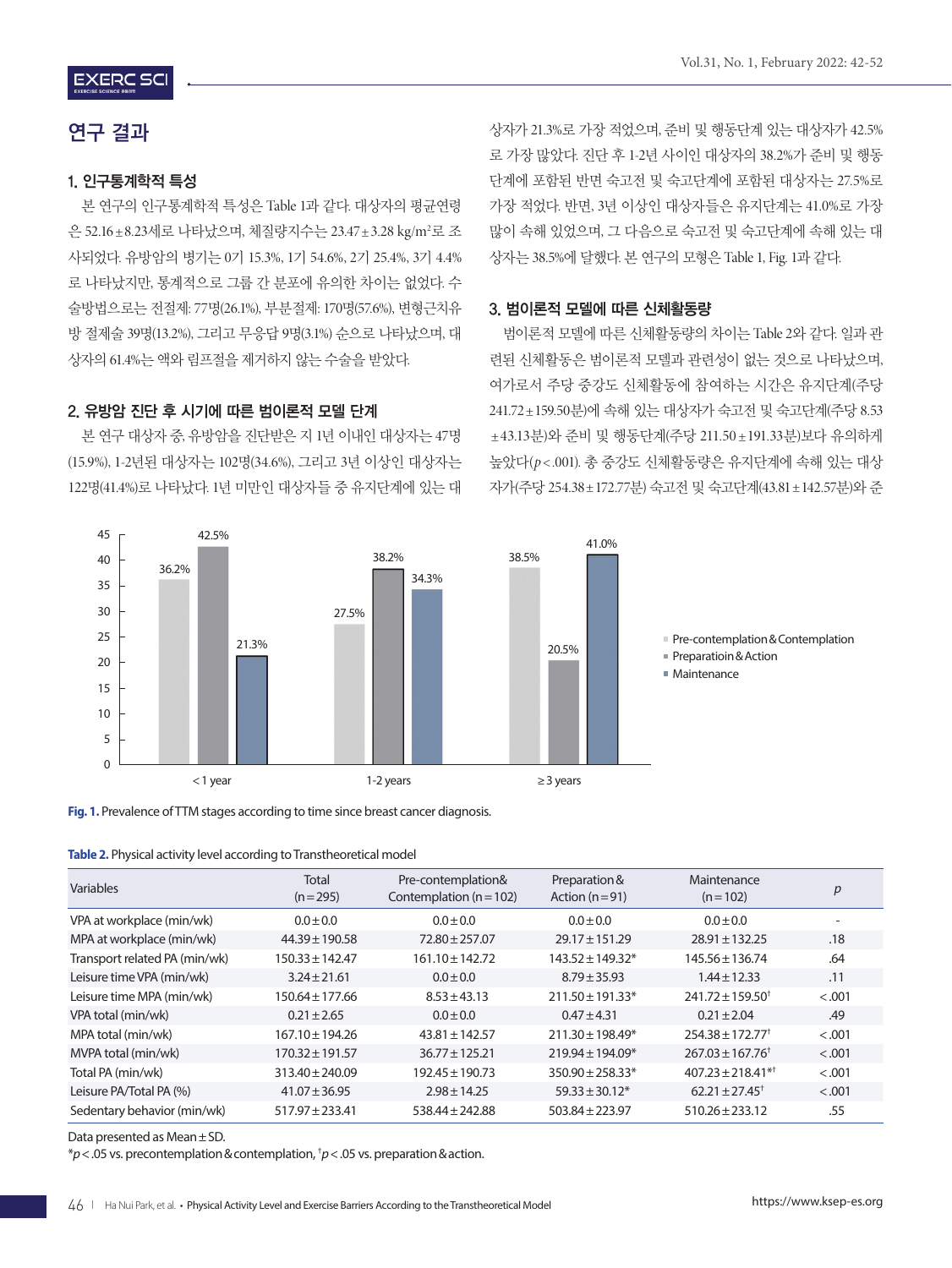비 및 행동단계(주당 211.30±198.49분)보다 유의하게 높았다(*p*< .001). 또한 유지단계에 속해 있는 대상자의 총 중고강도 신체활동 역시(주당 267.03±167.76분) 숙고전 및 숙고단계(주당 36.77±125.21분)와 준비 및 행동단계(주당 219.94±194.09분)에 속해 있는 대상자보다 유의하게 높 았으며(*p*< .001), 유지단계에 있는 대상자의 총 신체활동(주당 407.23± 218.41분) 역시, 숙고전 및 숙고단계(주당 192.45±190.73분)와 준비 및 행동단계(주당 350.90±258.33분)에 속해 있는 대상자보다 유의하게 높

**Table 3.** Exercise barriers according to Transtheoretical Model

게 나타났다(p<.001).

#### 4. 범이론적 모델에 따른 운동 제약요인

범이론적 모델에 따른 운동 제약요인의 차이는 Table 3과 같다. 범이 론적 모델에 따른 21개의 운동 제약은 숙고전 및 숙고단계에서 가장 높은 것으로 나타났고, 단계가 올라갈수록 제약 수준이 낮은 것으로 나타났다. 총 운동 제약수준은 숙고전 및 숙고단계(27.38±3.53)가 준비

| Variables                                          | <b>Total</b><br>$(n=295)$ | Pre-contemplation<br>& Contemplation<br>$(n=102)$ | Preparation &<br>Action ( $n = 91$ ) | Maintenance<br>$(n=102)$     | p      |
|----------------------------------------------------|---------------------------|---------------------------------------------------|--------------------------------------|------------------------------|--------|
| Total exercise barrier                             | $26.41 \pm 3.69$          | $27.38 \pm 3.53$                                  | $26.10 \pm 3.53$                     | $25.72 \pm 3.82*$            | < .001 |
| <b>Exercise barrier</b>                            |                           |                                                   |                                      |                              |        |
| Fatigue                                            | $1.50 \pm 0.51$           | $1.62 \pm 0.49$                                   | $1.42 \pm 0.50*$                     | $1.46 \pm 0.52$              | .01    |
| Low level of physical fitness                      | $1.42 \pm 0.49$           | $1.50 \pm 0.50$                                   | $1.46 \pm 0.50$                      | $1.29 \pm 0.46^{\dagger}$    | .01    |
| Poor health                                        | $1.31 \pm 0.46$           | $1.33 \pm 0.49$                                   | $1.27 \pm 0.45$                      | $1.31 \pm 0.47$              | .67    |
| Lack of interest                                   | $1.26 \pm 0.44$           | $1.37 \pm 0.47$                                   | $1.24 \pm 0.43$                      | $1.16 \pm 0.37$ <sup>+</sup> | < .001 |
| Tendency to be physical inactive                   | $1.24 \pm 0.43$           | $1.31 \pm 0.47$                                   | $1.24 \pm 0.43$                      | $1.18 \pm 0.38$              | .07    |
| Lack of time                                       | $1.22 \pm 0.41$           | $1.41 \pm 0.49$                                   | $1.12 \pm 0.33*$                     | $1.11 \pm 0.31^+$            | < .001 |
| Lack of exercise skill                             | $1.21 \pm 0.41$           | $1.26 \pm 0.44$                                   | $1.19 \pm 0.39$                      | $1.19 \pm 0.39$              | .37    |
| No exercise partner                                | $1.20 \pm 0.40$           | $1.26 \pm 0.44$                                   | $1.18 \pm 0.38$                      | $1.15 \pm 0.36$              | .09    |
| No exercise experience                             | $1.18 \pm 0.38$           | $1.20 \pm 0.40$                                   | $1.18 \pm 0.38$                      | $1.17 \pm 0.37$              | .86    |
| No exercise instructor                             | $1.19 \pm 0.39$           | $1.20 \pm 0.40$                                   | $1.25 \pm 0.44$                      | $1.12 \pm 0.32$              | .05    |
| Lack of exercise information                       | $1.18 \pm 0.39$           | $1.18 \pm 0.38$                                   | $1.16 \pm 0.37$                      | $1.21 \pm 0.41$              | .75    |
| Lack of exercise facilities                        | $1.18 \pm 0.39$           | $1.25 \pm 0.44$                                   | $1.15 \pm 0.36$                      | $1.14 \pm 0.35$              | .07    |
| Pain at site of surgery during exercise            | $1.18 \pm 0.38$           | $1.20 \pm 0.40$                                   | $1.14 \pm 0.35$                      | $1.19 \pm 0.39$              | .60    |
| Fear of injury                                     | $1.16 \pm 0.37$           | $1.18 \pm 0.38$                                   | $1.15 \pm 0.36$                      | $1.15 \pm 0.36$              | .84    |
| Fear of adverse effect on cancer site or treatment | $1.11 \pm 0.31$           | $1.11 \pm 0.31$                                   | $1.10 \pm 0.30$                      | $1.12 \pm 0.32$              | .92    |
| Lack of money                                      | $1.09 \pm 0.29$           | $1.08 \pm 0.27$                                   | $1.12 \pm 0.33$                      | $1.09 \pm 0.29$              | .58    |
| Stress from doing exercise                         | $1.09 \pm 0.29$           | $1.10 \pm 0.30$                                   | $1.10 \pm 0.30$                      | $1.08 \pm 0.27$              | .85    |
| Injury experience                                  | $1.07 \pm 0.26$           | $1.06 \pm 0.24$                                   | $1.11 \pm 0.31$                      | $1.05 \pm 0.22$              | .22    |
| Lack of motivation                                 | $1.07 \pm 0.25$           | $1.09 \pm 0.29$                                   | $1.03 \pm 0.18$                      | $1.08 \pm 0.27$              | .27    |
| Fear of what others think of me doing exercise     | $1.05 \pm 0.23$           | $1.07 \pm 0.25$                                   | $1.05 \pm 0.23$                      | $1.04 \pm 0.20$              | .65    |
| Family's opposition                                | $1.01 \pm 0.08$           | $1.01 \pm 0.01$                                   | $1.00 \pm 0.0$                       | $1.01 \pm 0.08$              | .64    |

Data presented as Mean±SD.

\**p*<.05 vs. precontemplation&contemplation, † *p*<.05 vs. preparation&action.

#### **Table 4.** Odds ratio of recommended ACSM aerobic physical activity according to Transtheoretical Model

|                                                                | Crude                                                                  |                        |                          | Model 1<br>(Adjusted for age, height, weight, education level,<br>household income status) |          |                                               |
|----------------------------------------------------------------|------------------------------------------------------------------------|------------------------|--------------------------|--------------------------------------------------------------------------------------------|----------|-----------------------------------------------|
| Variables                                                      | Pre-contemplation & Preparation & Action<br>Contemplation<br>$(n=102)$ | $(n=91)$               | Maintenance<br>$(n=102)$ | Pre-contemplation & Preparation & Action<br>Contemplation<br>$(n=102)$                     | $(n=91)$ | Maintenance<br>$(n=102)$                      |
| Meeting ACSM-<br>recommended<br>physical activity <sup>a</sup> | $1$ (ref.)                                                             | $7.33***$ (3.65-14.75) | $18.37**$ (8.96-37.7)    | $1$ (ref.)                                                                                 |          | $9.03***$ (4.20-19.41) $20.48**$ (9.39-44.69) |

ACSM, American College of Sports Medicine.

a Odds of meeting ACSM-recommended physical activity (more than 150 minutes of middle-high level physical activity per week or more than 75 minutes of strenuous physical activity) level.

\*\**p*<.001.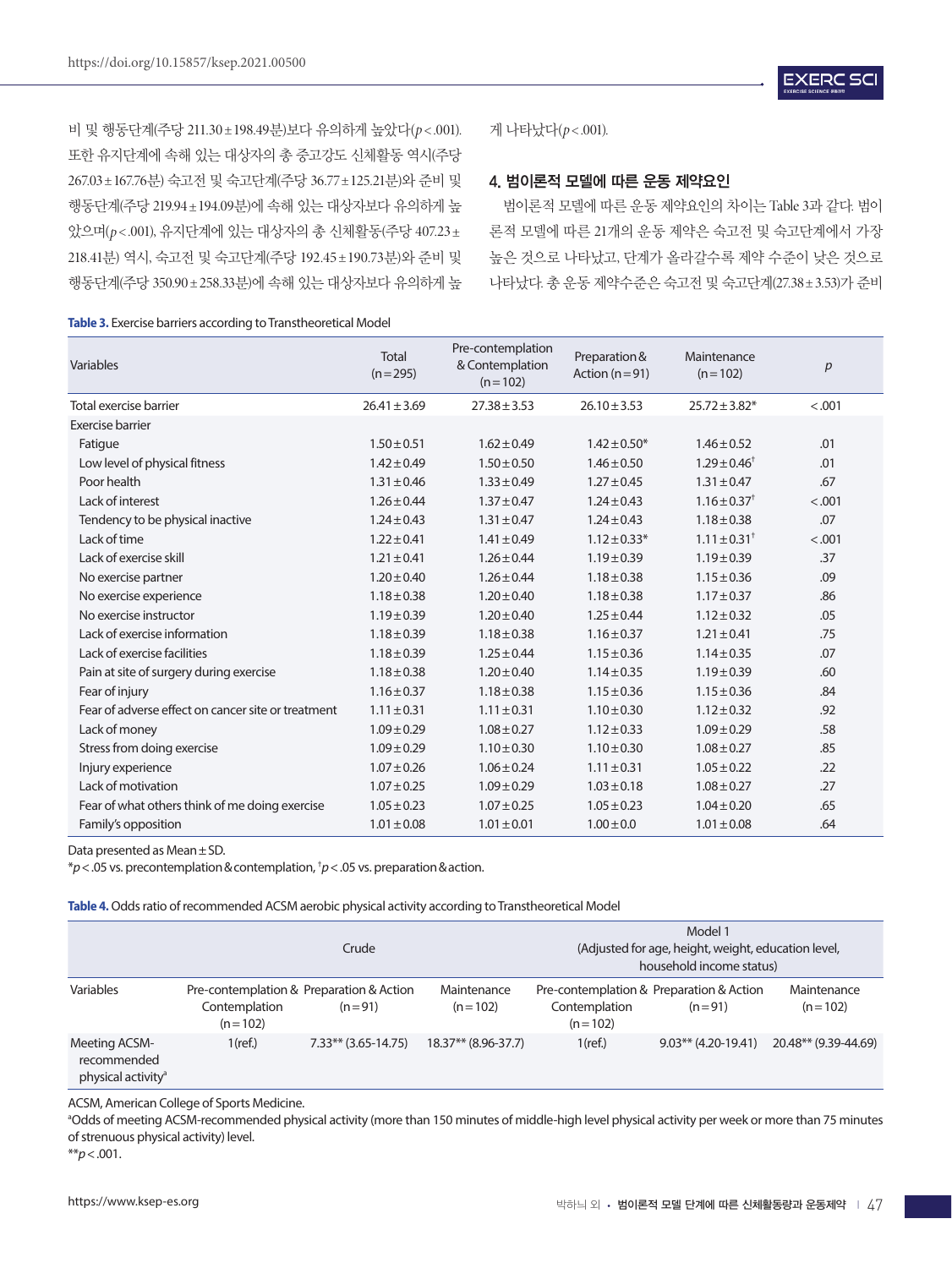## **EXERC SCI**

및 행동단계(26.10±3.53)와 유지단계(25.72±3.82)보다 유의하게 높은 것으로 나타났다(*p*< .001). 또한 숙고전 및 숙고단계는 준비 및 행동단 계, 그리고 유지단계보다 피로(1.62±0.49, *p*<0.01), 낮은 체력 수준(1.50± 0.50, *p*<0.01), 흥미 부족(1.37±0.47, *p*<.001), 시간 부족(1.22±0.41, *p*<.001) 에서 유의하게 차이가 있는 것으로 나타나, 수술 후 숙고전단계에서 운동 제약 수준이 높음을 확인하였다.

#### 5. 범이론적 모델 단계에 따른 신체활동 권고량 충족률

범이론적 모델 단계에 따른 ACSM 유산소 신체활동 권고량 충족률 은 Table 4와 같다. 그 결과, 숙고전 및 숙고단계 대비, 준비 및 행동단계 와 유지단계에서 각각 충족할 오즈비(Odds ratio)가 7.33배(95% CI = 3.65-14.75), 18.37배(95% CI = 8.96-37.7)로 나타났다. 나이, 키, 몸무게, 교 육 수준, 집안일, 수입 수준을 보정한 후에도 숙고전 및 숙고단계에 비 해 준비 및 행동단계와 유지단계가 권고 신체활동량을 충족할 오즈비 가 각각 9.03배(95% CI 4.20-19.41), 20.48배(95% CI = 9.39-44.69)로 더 높 은 것으로 조사되었다.

## 논 의

본 연구는 서울 시내 Y 대학병원 내 유방암 센터를 방문한 유방암 0-3기 환자의 총 295명을 대상자로 하였으며, 자기보고식 설문지 방법 을 통해 범이론적 모델 단계에 따른 신체활동량과 운동제약요인에 대 해 알아보고자 하였다. 그 결과, 유방암 진단 후 1년 미만인 경우, 유지 단계에 있는 대상자가 21.3%로 가장 적었으며, 준비 및 행동단계 있는 대상자가 42.5%로 가장 많았다. 진단 후 1-2년 사이인 대상자의 38.2% 가 준비 및 행동단계, 3년 이상인 대상자들은 유지단계가 41.0%로 가 장 많은 것으로 나타났다. 신체활동 수준은 유지단계(여가로써 중강도 신체활동, 총 중강도, 총 고강도, 총 중고강도, 총신체활동, 총신체활동 에서 여가신체활동의 비율)가 가장 높았으며, 준비 및 실행단계, 숙고 전 및 숙고단계 순으로 나타났다. 또한 운동 제약요인은 피로, 낮은 신 체활동, 흥미 부족, 시간 부족으로 나타났으며, 숙고전 및 숙고단계에 서 해당되는 대상자들이 운동 제약수준이 가장 높게 나타났다.

신체활동과 운동은 유방암 환자들의 재발을 예방하고, 치료 관련 합병증을 개선하며, 삶의 질을 향상시킬 수 있는 매우 유익한 치료 방 법 중 하나이다[29]. 유방암 환자들은 범이론적 모델 단계에 따라 신체 활동량의 차이가 있었다. 먼저, 유방암 진단받은 지 1년 미만인 경우, 유 지 단계에서 가장 낮은 수준으로 나타났다. Groef et al. [30]의 연구에 서는 유방암 생존자의 총 신체활동량이 수술 후 2년 이상된 경우에도 수술 전의 신체활동 수준(before surgery: 270 MET-hr/wk vs after 24 months: 260 MET-hr/wk)으로 회복되지 않았으며, Kwan ML et al. [31] 의 연구에서도 유방암 진단 후 8개월이 지났을 때에도 암 진단 전에 비

해 중고강도 신체활동이 감소한 것으로 나타났다. 이는 준비 및 행동 단계에서만 머물고 있거나 또는 꾸준한 신체활동 참여를 유지하기에 어려움이 있을 것이라는 해석을 뒷받침한다. 그 다음으로, 유방암 수 술 후 1-2년 사이는 운동을 하고 있어도 규칙적이지 않거나, 강도가 낮 은 상태로 유지되는 등의 다양한 상태로 인하여 준비 및 행동단계에 서 높은 수준으로 나타났다. 이렇게 유방암 환자들은 운동이 건강을 위해 매우 필요하다고 생각하지만 절반의 환자들만 실행하고 있으며, 대부분의 환자들은 규칙적인 운동을 하지 않고 있다[19]. Littman et al. [32]은 진단 19-30개월 후의 신체활동 수준이 진단 후 첫 해(1년)에 보 고된 낮은 수준보다는 증가하였으나, 진단 전보다는 3 MET-hour/wk 낮게 유지되는 것으로 나타나 미약한 변화만 관찰되었다[32]. 앞으로 운동 중재연구를 한다면, 유방암 환자들의 수술 시기에 따른 신체활 동 수준 및 상태를 진단하고, 추후 범이론적 모델 단계를 통한 운동 계 획을 세워야 할 것이다.

총 신체활동량은 숙고전 및 숙고 단계를 제외한 두 단계(준비 및 행 동, 유지 단계)에서 ACSM 유산소 신체활동 권고기준을 충족하고 있 다. 본 연구의 대상자(295명) 중, 수술 후 1년 미만(47명)을 배제한 수술 후 1-2년과 3년 이상이 80%를 차지한다. 이러한 점을 고려할 때, 수술 후 시기가 지날수록 유방암 환자들이 ACSM 유산소 신체활동을 충족 할 수 있으며, 또한 유지단계에 포함될 가능성이 높을 것으로 사료된 다. 뿐만 아니라 본 연구 대상자들의 유방암 기수가 0-3기이며, 수술 후 치료가 종료된 유방암 환자들을 대상으로 했기 때문에 암 재발 및 합 병증 방지를 위해 신체활동 수준이 높게 유지되는 것과 관련이 있을 것이다.

본 연구의 범이론적 모델에 따른 운동 제약요인은 점수가 높을수록 운동에 대한 제약수준이 높음을 의미한다. 숙고전 및 숙고단계에서 제 약요인이 높은 수준으로 나타났으며, 범이론적 모델의 단계가 올라갈 수록 제약수준이 낮아지는 경향이 있었다. 앞서, 총 신체활동량이 권 고지침에 충족하더라도, 숙고전 및 숙고단계에 해당되는 대상자의 약 35% (102명)가 겪고 있는 다양한 제약요인(피로, 체력저하 등)으로 인 해 운동이 숙고전 및 숙고단계에서 유의하게 높은 것으로 보인다. 즉, 암 치료를 받고 있는 사람들은 그렇지 않은 사람보다 운동 제약이 높 다. 이는 기존의 연구에서 대장암 생존자들이 피로, 낮은 체력 수준, 건 강 악화, 그리고 시간부족이 운동 제약 요인이었던 것과 일관된다 [33,34]. 또한 Gebruers et al. [35]은 유방암 생존자들의 약 70% 이상이 격렬한 운동을 피해야 된다는 믿음 때문에 신체활동 참여가 저조한 하나의 이유가 될 것이라고 설명하였다[35]. 다만, 본 연구에서 범이론 적 모델 3단계에 따른 운동 제약요인에 대한 결과값이 전반적으로 1점 대로 비슷한 수준을 보이고 있는데, 신체활동을 규칙적으로 하고 있 는 유지단계에 포함된 사람들이 숙고전 및 숙고단계에 포함된 사람보 다 피로, 체력 저하, 흥미 부족, 시간 부족에서 낮았으며, 통계적으로 유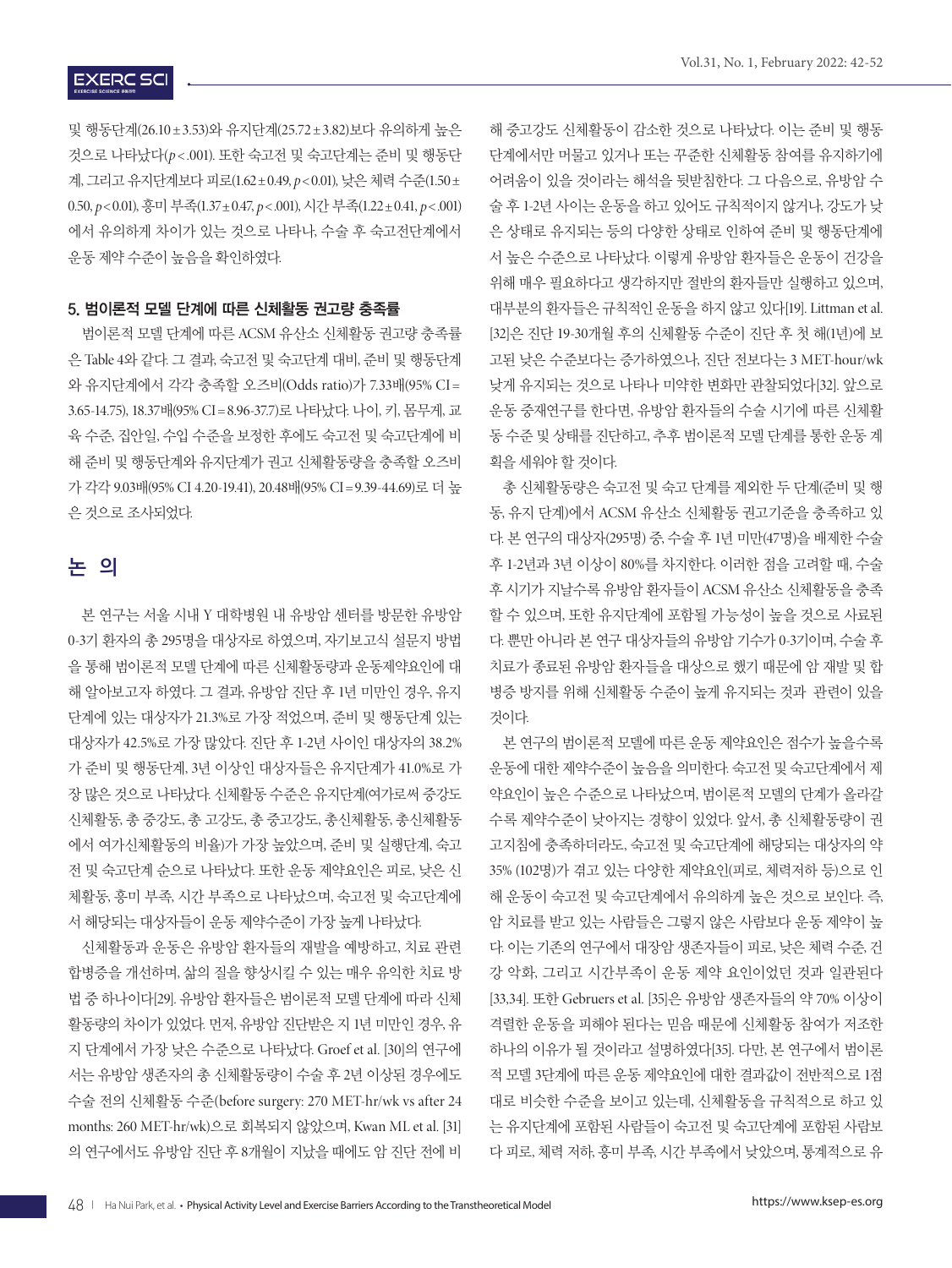의미한 결과를 보였다. Sin [36]은 유방암 생존자들의 신체활동과 건강 관련된 요인의 관계를 조사한 횡단 연구에 따르면, 신체활동이 가장 높은 그룹(3 tertiles)이 신체활동이 낮은 그룹보다 피로(*p* for trend = .001), 통증 (*p* for trend =.02)이 감소된 결과를 보였으며, Catherine et al. [37]의 연구에서도 진단 후 여가/스포츠 신체활동이 증가된 것은 신체 기능의 향상, 통증 및 피로가 감소(all *p*<.01)된 결과를 보였다[36]. 유방 암 환자 또는 생존자들에게 규칙적인 운동은 운동생리학적 측면에서 봤을 때 기능적 능력과 육체적 피로에 대한 내성을 향상시키고, 더불 어 대사 효율을 증가시키는 것이다[38]. 향상된 대사 효율은 골격근의 특성을 변화시키고, 산화성 섬유(oxidative fibers)의 비율 증가와 해당 섬유(glycolytic fibers)의 비율을 감소시킬 수 있다. 이렇게 산화 섬유가 증가하면 혈액에서 젖산을 제거하는 능력이 향상되기 때문에 피로를 쉽게 감소시킨다[39]. 근육의 효율성이 향상되면, 신체활동이 많더라 도 피로도를 적게 받으며 정상적인 일상생활을 수행할 수 있다. 유방 암 환자들의 규칙적인 신체활동 참여는 피로가 감소되는 것과 관련이 있을 것이며, 결국 규칙적인 신체활동을 유지하고 있는 그룹에서 다양 한 운동 제약요인을 감소하게 만드는 파급효과가 있을 것으로 사료된다.

본 연구에서는 범이론적 모델에 따라 신체활동 수준을 충족하는지 분석한 결과, 숙고전 및 숙고단계 대비 준비 및 행동단계와 유지단계에 서 권고 신체활동에 충족할 오즈비(Odds ratio)가 더 높게 나타났다. 나아가 나이, 키, 몸무게, 교육 수준, 집안일, 수입 수준을 보정한 후에 도 숙고전 및 숙고단계에 비해 준비 및 행동단계, 유지단계의 권고 신 체활동량을 충족할 오즈비가 더 유의하게 높은 것으로 조사되었다. 신 체활동량 권고 지침에 충족되는 신체활동을 하였을 경우, 부가적인 건 강 이득이 많은 것으로 나타난다[40]. 특히 저강도의 신체활동보다 증 진된 고강도의 신체활동은 암예방에 도움이 될 수 있다고 하였다[41]. 반대로 불충분한 신체활동은 삶의 질 저하, 어깨와 팔의 가동범위 감 소, 림프 부종 등과 같은 기능적인 문제[42]와 관련이 있다. 그러므로 신체활동을 통해 어깨 기능 개선과 삶의 질[43], 피로[44]와 더불어 정 서적 문제[45] 등을 감소시키기 위해서는 신체활동 권고지침에 충족 될 만큼의 신체활동을 해야 할 필요성이 있겠다.

국외 선행연구에 의하면, 유방암 환자들에게 운동을 시작할 수 있 는 동기부여와 행동 변화에 중점을 둔 연구들이 있다[46,47]. 범이론적 모델을 통한 개인의 건강행위 변화는 단계적으로 이루어지며, 변화단 계에 따라 변화과정, 의사결정균형, 자기 효능감이 달라진다[48]. Scrugss et al. [18]은 60명의 좌식생활을 하는 유방암 생존자들에게 범 이론적 모델의 주요개념인 운동에 대한 자기 효능감, 결정 균형(decisional balance), 변화의 단계를 포함하여 운동을 수용(adoption)하거나 유지(maintenance)할 수 있는지 등을 보았다. 신체활동 중재그룹은 일 반 그룹보다 자기 효능감 향상, 운동에 대한 부정적 인식 감소, 그리고 변화의 단계에서 발전하는 과정을 확인하였다. 특히 변화의 단계에서 자기 효능감 및 강화가 상당히 개선되는 것으로 나타났다. 이렇게 운 동 중재 시 행동변화를 위한 자기 효능감을 높이는 데 초점을 맞춰야 할 것으로 보인다.

이렇듯 유방암 환자들에게 신체활동은 중요하며, 더 적극적인 참여 를 독려해야 할 것이다. 그러나 지금까지 유방암 환자를 대상으로 범이 론적 모델을 적용한 연구는 거의 없는 실정이며, 신체활동 수준의 검 증 결과를 확신하기 어려운 점이 있었다. 이러한 관점에서 본 연구는 유방암 환자의 범이론적 모델에 따른 인구통계학적 특성, 신체활동 수 준, 그리고 운동 제약요인을 발견했다는 점에서 의미가 있다. 또한 암 진단 후 시기에 따라 신체활동의 유지가 지속되는 단계, 또는 유방암 환자들이 어떠한 제약요인으로 인해 운동을 시도조차 하지 않거나 불 규칙적인지 등의 모든 사례를 통합하여 범이론적 모델에 따른 운동 제 약요인을 조사하였기 때문에, 유방암 환자들의 신체활동 참여를 증진 시키는 데 단계적인 행동변화과정을 적용할 수 있을 것으로 사료된다. 추후 운동 중재연구를 한다면 유방암 환자들이 범이론적 단계에 따른 신체활동 수준과 제약요인, 그리고 운동에 대한 인식 등을 미리 파악 한 후 부정적인 인식 또는 제약을 주는 요인들을 제거하고, 다음 단계 를 나아가는 목표를 설정하는 등의 운동 중재 연구가 필요할 것으로 보인다. 뿐만 아니라 실제로 범이론적 모델이 건강행위변화에 도움이 되는 연구들도 있었지만 영향을 주지 않는다는 부정적인 사례들도 있 었기 때문에 현실적으로 실행효과가 있는지는 운동 중재를 통해서 알 아봐야 할 것이다.

본 연구의 한계점은 다음과 같다. 범이론적 모델(5단계)을 바탕으로 신체활동량과 운동제약요인을 변수로 구성하는 과정에서 숙고전/숙고 단계, 준비단계/행동단계, 유지단계를 3단계로 단순화한 한계점이 있 다. 현재 신체활동을 시작하지 않았다는 측면에서 숙고전단계와 숙고 단계가 유사점이 있으나, 두 단계를 합쳤을 때 변화된 양상 또는 관련 요인을 설명하지 못한다는 제한점이 있다. 그럼에도 불구하고, 기존(일 반인 대상, 범이론적 모델의 주요개념 변화 등의 연구에서 고려해왔던 범이론적 모델을 유방암 환자에게 적용하여 신체활동량과 운동제약 요인과의 관련성을 파악하였다는 점에서 의의가 높다고 할 수 있다.

## 결 론

범이론적 모델에 근거하여 유방암 환자들의 신체활동 수준은 유지 단계가 가장 높았으며, 준비 및 실행단계, 숙고전 및 숙고단계 순으로 나타났다. 진단 후 시기에 따라 범이론적 단계에서 차이를 보였는데, 1 년 미만인 대상자들 중 유지 단계에 있는 대상자가 가장 적었으며, 준 비 및 행동 단계 있는 대상자가 가장 많았다. 반면, 3년 이상인 대상자 들은 유지단계에 가장 많이 속해 있었으며, 그 다음으로 숙고전 및 숙 고단계에 속해 있는 대상자는 38.5%에 달했다. 범이론적 모델에 따른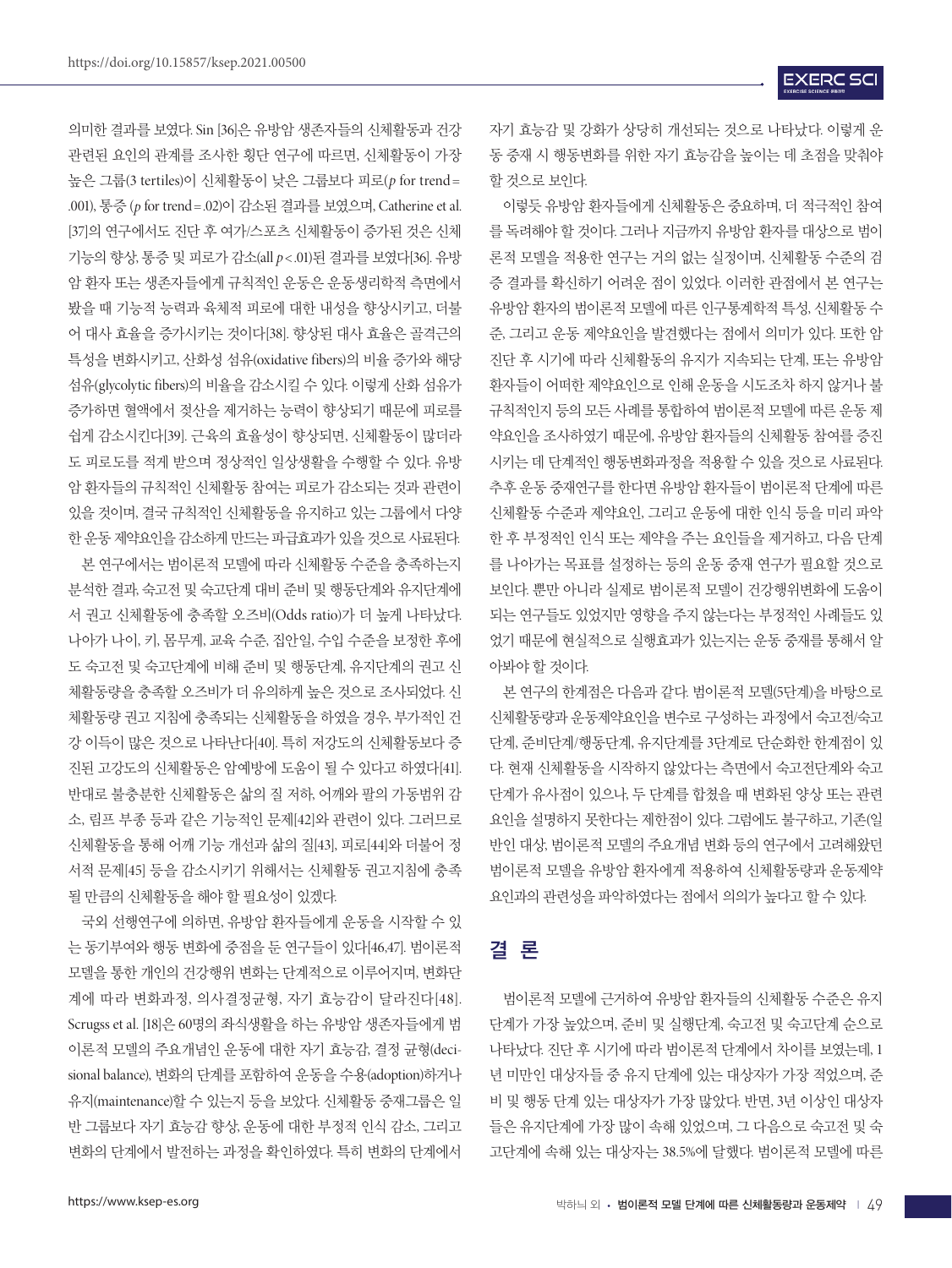## **EXERC SCI**

운동 제약수준은 피로, 낮은 신체활동, 흥미 부족, 시간 부족으로 나타 났으며, 숙고전 및 숙고단계에서 해당되는 대상자들이 운동 제약수준 이 가장 높게 나타났다. 신체활동량도 유지단계에서 가장 많이 포함되 는 것으로 나타났다. 본 연구에서 도출된 결과는 유방암 환자들을 위 한 운동 중재연구시 고려해야 할 학문적 함의를 제공하였다는 점에서 의의를 가진다. 이에 따라 후속 연구로써, 유방암 환자들에게 본 연구 결과를 기반으로 범이론적 모델의 단계별에 따른 운동 중재를 실시하 여, 그 효과를 검증하는 실증적 연구가 필요할 것으로 판단된다.

## **CONFLICT OF INTEREST**

이 논문 작성에 있어서 어떠한 조직으로부터 재정을 포함한 일체의 지원을 받지 않았으며, 논문에 영향을 미칠 수 있는 어떠한 관계도 없 음을 밝히다.

## **AUTHOR CONTRIBUTIONS**

Conceptualization: JH Min, SI Kim, JY Jeon; Data curation: HN Park, SJ Yeon, JH Min, JM Lee, AS Jeong, JY Kim, HS Park; Formal analysis: HN Park, SJ Yeon, JH Min, AS Jeong, JY Jeon; Funding acquisition: SI Kim, JY Jeon; Methodology: HN Park, SJ Yeon, JH Min, JY Kim; Project administration: HN Park, SJ Yeon, JY Jeon, SI Kim; Visualization: HN Park; Writing-original draft: HN Park, AS Jeong; Writing-review& editing: HN Park, AS Jeong, JY Kim, JY Jeon, SI Kim, JM Lee.

#### **ORCID**

| Ha Nui Park     | https://orcid.org/0000-0003-3160-2867 |
|-----------------|---------------------------------------|
| Su Jin Yeon     | https://orcid.org/0000-0002-4132-0030 |
| Ji Hee Min      | https://orcid.org/0000-0003-0858-2124 |
| Jeong Min Lee   | https://orcid.org/0000-0002-8415-2233 |
| Ansuk Jeong     | https://orcid.org/0000-0001-7359-8929 |
| Jee Ye Kim      | https://orcid.org/0000-0003-3936-4410 |
| Hyung Seok Park | https://orcid.org/0000-0001-5322-6036 |
| Seung Il Kim    | https://orcid.org/0000-0001-9673-2748 |
| Justin Y. Jeon  | https://orcid.org/0000-0001-7978-4271 |
|                 |                                       |

## **REFERENCES**

1. American Cancer Society. Breast Cancer Facts & Figures. 2019-2020. 2019.

- 2. Korean Statistical Information Service. Cancer Registration Statistics. 2018.
- 3. KOrean Statistical Information Service. Death Rate. 2018.
- 4. KOrean Statistical Information Service. Relative Survival Rate For 5 Years by 24 Kinds of Cancer, Cancer Occurrence Time and Gender. 2018.
- 5. Lahart IM, George S, Metsios, Nevill AM, Carmichael AR. Physical activity, risk of death and recurrence in breast cancer survivors: a systematic review and meta-analysis of epidemiological studies. Acta Oncologica. 2015;54(5):635-54.
- 6. Kehm RD, Genkinger JM, MacInnis RJ, John EM, Phillips KA, et al. Recreational physical activity is associated with reduced breast cancer risk in adult women at high risk for breast cancer: a cohort study of women selected for familial and genetic risk. Cancer Res. 2020;80 (1):116-25.
- 7. Guo W, Fensom GK, Reeves GK, Key TJ. Physical activity and breast cancer risk: results from the UK Biobank prospective cohort. Br J cancer. 2020;122(5):726-32.
- 8. Min JH, Kim JY, Jeon J. The characteristics korean cancer patients' physical activity participation: focus on five major cancers: the korea national health and nutrition examination survey 2009-2013. Korean J Phys Educ. 2015;54(6):389-97.
- 9. Schmidt ME, Wiskemann J, Ulrich C, Schneeweiss A, Steindorf K. Self-reported physical activity behavior of breast cancer survivors during and after adjuvant therapy: 12 months follow-up of two randomized exercise intervention trials. Acta Oncol. 2017;56(4):618-27.
- 10. Maurera T, Jaskulski S, Behrens S, Jung AY, Obi N, et al. Tired of feeling tired–The role of circulating inflammatory biomarkers and longterm cancer related fatigue in breast cancer survivors. The Breast. 2021;56:103-9.
- 11. Williams AM, Khan CP, Heckler CE, Barton DL, Ontko M, et al. Fatigue, anxiety, and quality of life in breast cancer patients compared to non-cancer controls: a nationwide longitudinal analysis. Breast Cancer Res Treat. 2021;187(1):275-85.
- 12. Kim NH, Kang SH. Analysis of physical activity measured by international physical activity questionnaire and actigraph accelerometer, and participation intention for physical activity of breast cancer survivors. 2015. J Korean Biol Nurs Sci. 2015;17(2):104-13.
- 13. Kim MS, Nam YH. A association between physical activity and risk of breast cancer. J of Ko Con A. 2020;20(3):671-7.
- 14. Park HN, Yeon SJ, Min JH, Byeon JY, Min JJ, et al. Exercise barriers and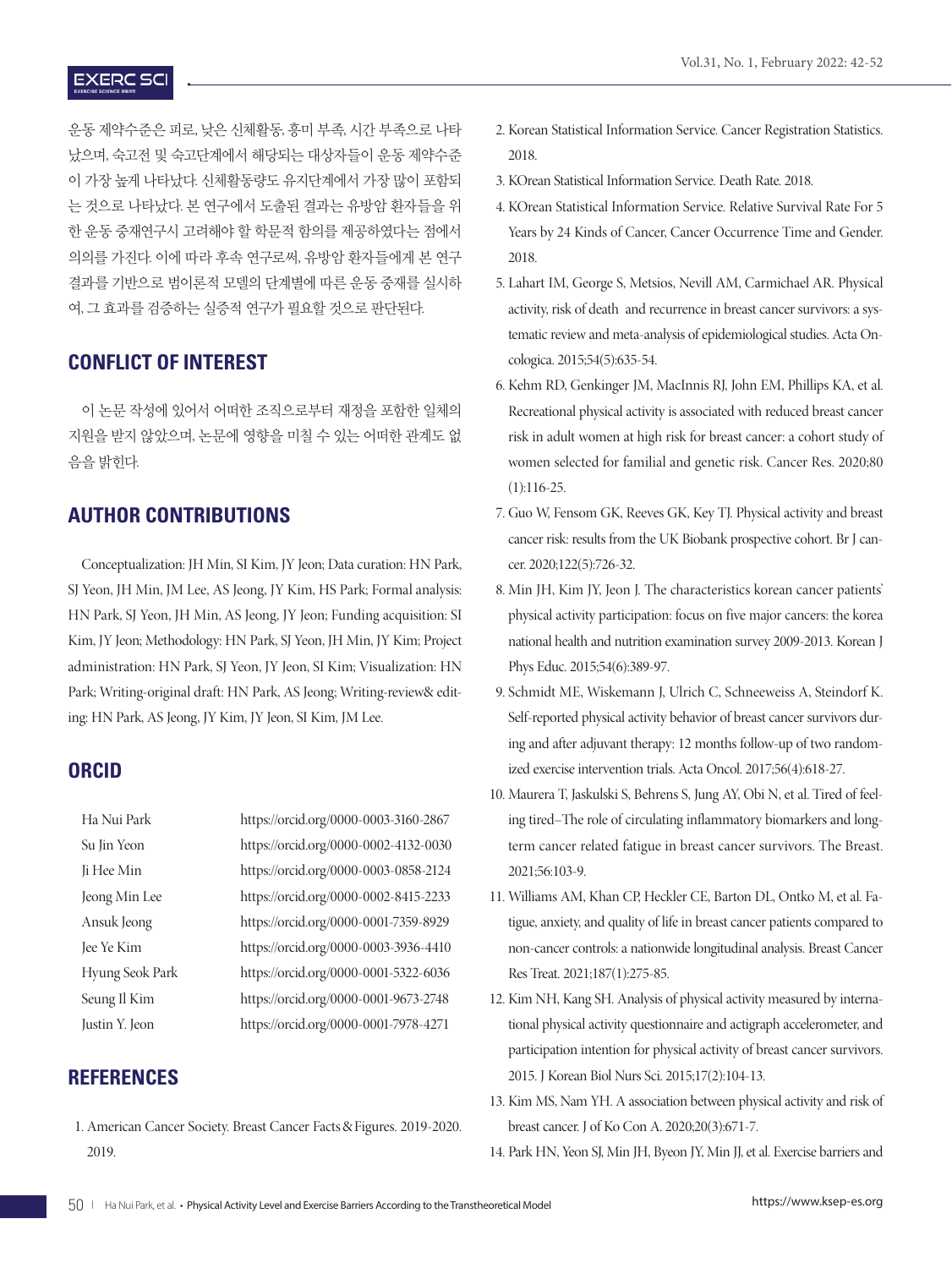facilitators after transverse rectus abdominis myocutaneous flap breast reconstruction. Asian Oncol Nurs. 2020;20(1):50-60.

- 15. Prochaska JO, DiClemente CC. Stages and processes of self-change of smoking: toward an integrative model of change. J Consult Clin Psychol. 1983;51(3):390-5.
- 16. Han SH. Factors of stages of exercise for patients with breast cancer based on the trans-theoretical model. Korean J Sport Psychol. 2004;15  $(2):139-60.$
- 17. Green HJ, Steinnagel G, Morris BB, Laakso B. Health behaviour models and patient preferences regarding nutrition and physical activity after breast or prostate cancer diagnosis. Eur J Cancer Care. 2014;23(5): 640-52.
- 18. Scruggs S, Mama SK, Carmack CL, Douglas T, Diamond P, et al. Randomized trial of a lifestyle physical activity intervention for breast cancer survivors: effects on transtheoretical model variables. Health Promot. Pract. 2018;19(1):134-44.
- 19. Kabak VY, Gursen C, Aytar A, Akbayrak T, Duger T. Physical activity level, exercise behavior, barriers, and preferences of patients with breast cancer–related lymphedema. Support Care Cancer. 2020;29:3593-602.
- 20. Kim SM, Song HJ, Kim NC. The study on exercise behaviors in elders using and exercise program based on the transtheoretical model. J Korean Gerontol Nurs. 2003;5(1):73-81.
- 21. Brawley LR, Martin KA, Gyurcsik NC. Advances in sport and exercise psychology measurement. Problems in assessing perceived barriers to exercise: Confusing obstacles with attributions and excuses. Morgantown, W. Va. : Fitness Information Technology. 1988;337-50.
- 22. Courneya KS, Karvinen KH, Vallance JK. Exercise motivation and behavior change, in handbook of cancer survivorship. 2007. Springer. 113-32.
- 23. Lee JA, Lee CO, Min JH, Kang DW, Kim JY, et al. Development of the korean global physical activity questionnaire: reliability and validity study. Glob Health Promot. 2020;27(3):44-55.
- 24. Haskell WL, Lee IM, Pate RR, Powell KE, Blair SN, et al. Physical activity and public health: updated recommendation for adults from the american college of sports medicine and the american heart association. Circulation. 2007;116(9):1081.
- 25. Kang DW, Chung JY, Lee MK, Lee JA, Park JH, et al. Exercise barriers in korean colorectal cancer patients. Asian Pac J Cancer Prev. 2014;15 (18):7539-45.
- 26. Courneya KS, Mckenzie DC, Reid RD, Mackey JR, Gelmon K, et al. Barriers to supervised exercise training in a randomized controlled

trial of breast cancer patients receiving chemotherapy. Ann Behav Med. 2008;35(1):116-22.

- 27. Marcus BH, Selby VC, Niaura RS, Rossi JS. Self-efficacy and the stages of exercise behavior change. Res Q Exerc Sport. 1992;63(1):60-6.
- 28. Lee PS, Kim SL, Chun YJ, Kim SY, Lee ES, et al. Prediction model for decisional balance self-efficacy for exercise and stage of change of exercise in the korean elderly. J Korean Acad Psychiatr Ment Health Nurs. 1999;8(2):280-90.
- 29. Mujtaba GA, Mazhar A, Tanzeel I. Physical exercise and quality of life in breast cancer survivors. Int J Med Sci. 2021;18(10).
- 30. Groef AD, Geraerts I, Demeyer H, Gucht E, Dams L, et al. Physical activity levels after treatment for breast cancer: two-year follow-up. The Breast. 2018;40:23-8.
- 31. Kwan ML, Sternfeld B, Ergas I, Timperi AW, Roh JM, et al. Change in physical activity during active treatment in a prospective study of breast cancer survivors. Breast Cancer Res. 2012;131(2):679-90.
- 32. Littman AJ, Tang MT, Rossing MA. Longitudinal study of recreational physical activity in breast cancer survivors. J Cancer Surv. 2010;4(2): 119-27.
- 33. Kang DW, Chung JY, Lee, MK, Lee JA, Park JH, et al. Exercise barriers in korean colorectal cancer patients. Asian Pac J Cancer Prev. 2014; 15(18):7539-45.
- 34. Courneya KS, Friedenreich CM, Arthur Quinney H, Quinney A, Fields AL, et al. A longitudinal study of exercise barriers in colorectal cancer survivors participating in a randomized controlled trial. Ann Behav Med. 2005;29(2):147-53.
- 35. Gebruers N, Verbelen H, Vrieze TD, Vos L, Devoogdt N, et al. Current and future perspectives on the evaluation, prevention and conservative management of breast cancer related lymphoedema: a best practice guideline. Eur J Obstet Gynecol Reprod Biol. 2017;216:245- 53.
- 36. Shin WK, Song SH, Jung SY, Lee ES, Kim ZS, et al. The association between physical activity and helath-related quality of life among breast cancer survivors. Health Qual Life Outcomes. 2017;15(1):1-9.
- 37. Alfano CM, Smith AW, Irwin ML, Bowen DJ, Sorensen B, et al. Physical activity, long-term symptoms, and physical health-related quality of life among breast cancer survivors: a prospective analysis. J Cancer Surviv. 2007;1(2):116.
- 38. Dimeo F, Rumberger BG, Keul J. Aerobic exercise as therapy for cancer fatigue. Med Sci Sports Exerc. 1998;30(4):475-8.
- 39. McArdle WD, Katch FI, Katch VL. Exercise physiology: nutrition, en-